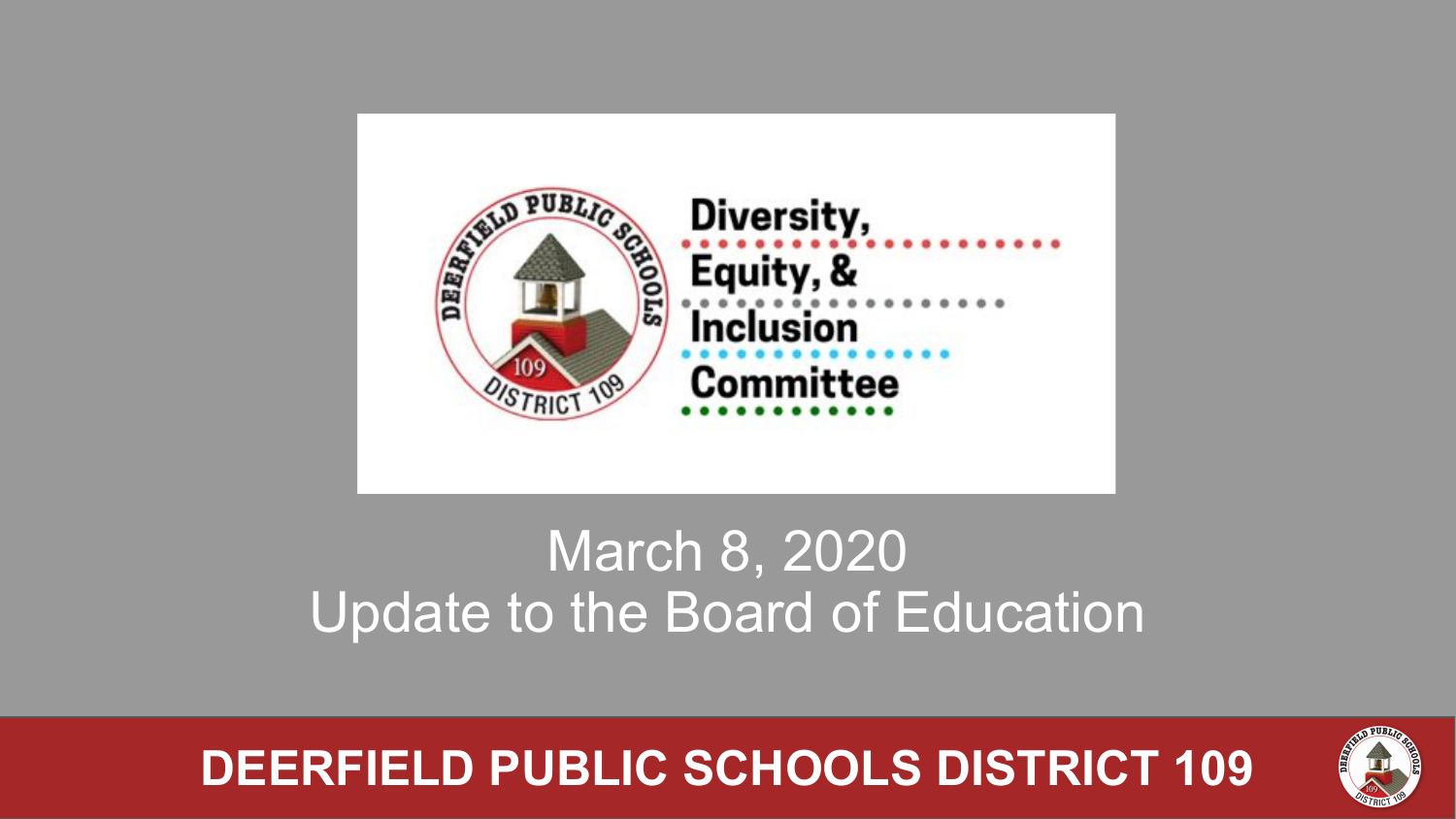#### **DEI Subcommittees**

| <b>Partnered Learning</b>                                                                                                                 | <b>Inclusive</b><br><b>Community</b>                                                                                                                   | <b>Curriculum &amp;</b><br><b>Instruction</b>                                                                                                             | <b>Kipling</b>                                                                                                                                | <b>Student Voice</b>                                                                                                        |
|-------------------------------------------------------------------------------------------------------------------------------------------|--------------------------------------------------------------------------------------------------------------------------------------------------------|-----------------------------------------------------------------------------------------------------------------------------------------------------------|-----------------------------------------------------------------------------------------------------------------------------------------------|-----------------------------------------------------------------------------------------------------------------------------|
| <b>Recommendation</b><br>for February 16th<br><b>Institute Day and</b><br>discussions about<br>ongoing<br>professional<br><b>learning</b> | <b>Brainstorming</b><br>ways to engage<br>the community<br>and how to<br>provide resources<br>to those who are<br>looking to further<br>their learning | <b>Discussion</b><br>about the<br>characteristics<br>of an equitable<br>curriculum and<br>analysis of the<br><b>Illinois Learning</b><br><b>Standards</b> | <b>Research about</b><br><b>Rudyard Kipling,</b><br>the history of the<br>school's name,<br>and what goes<br>into the renaming<br>of a school | <b>Sharing stories</b><br>about the youth<br>experience and<br>planning how<br>they can help get<br>their peers<br>involved |

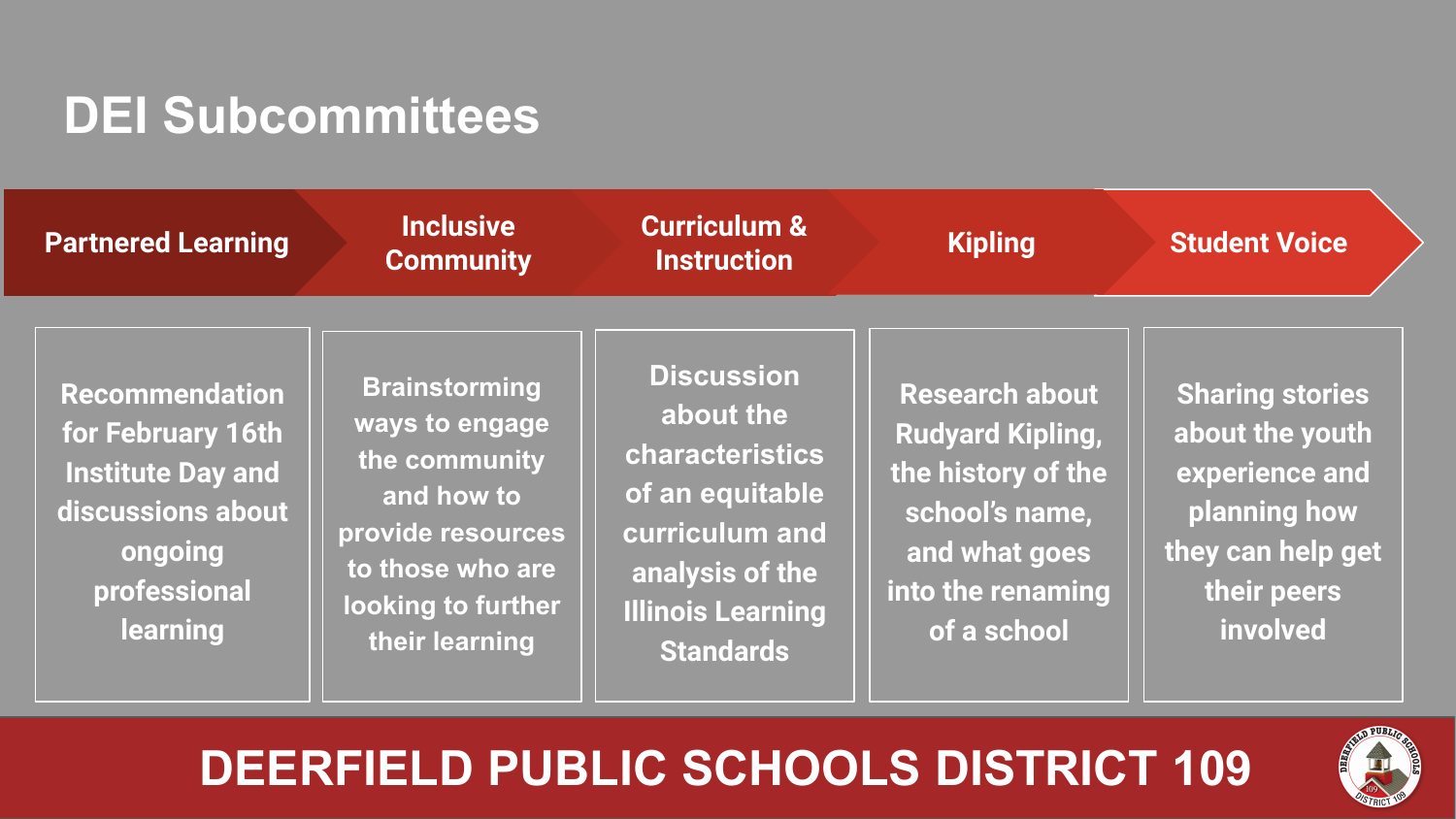

**District 109's Diversity, Equity and Inclusion committee, made up of administrators, teachers, parents, and community members, participated in the 1.5 day** *Introduction to Courageous Conversations***TM training on December 16th and 17th.** 

**District 109 staff participated in the ½ day**  *Introduction to Courageous Conversations***TM on February 16th.**

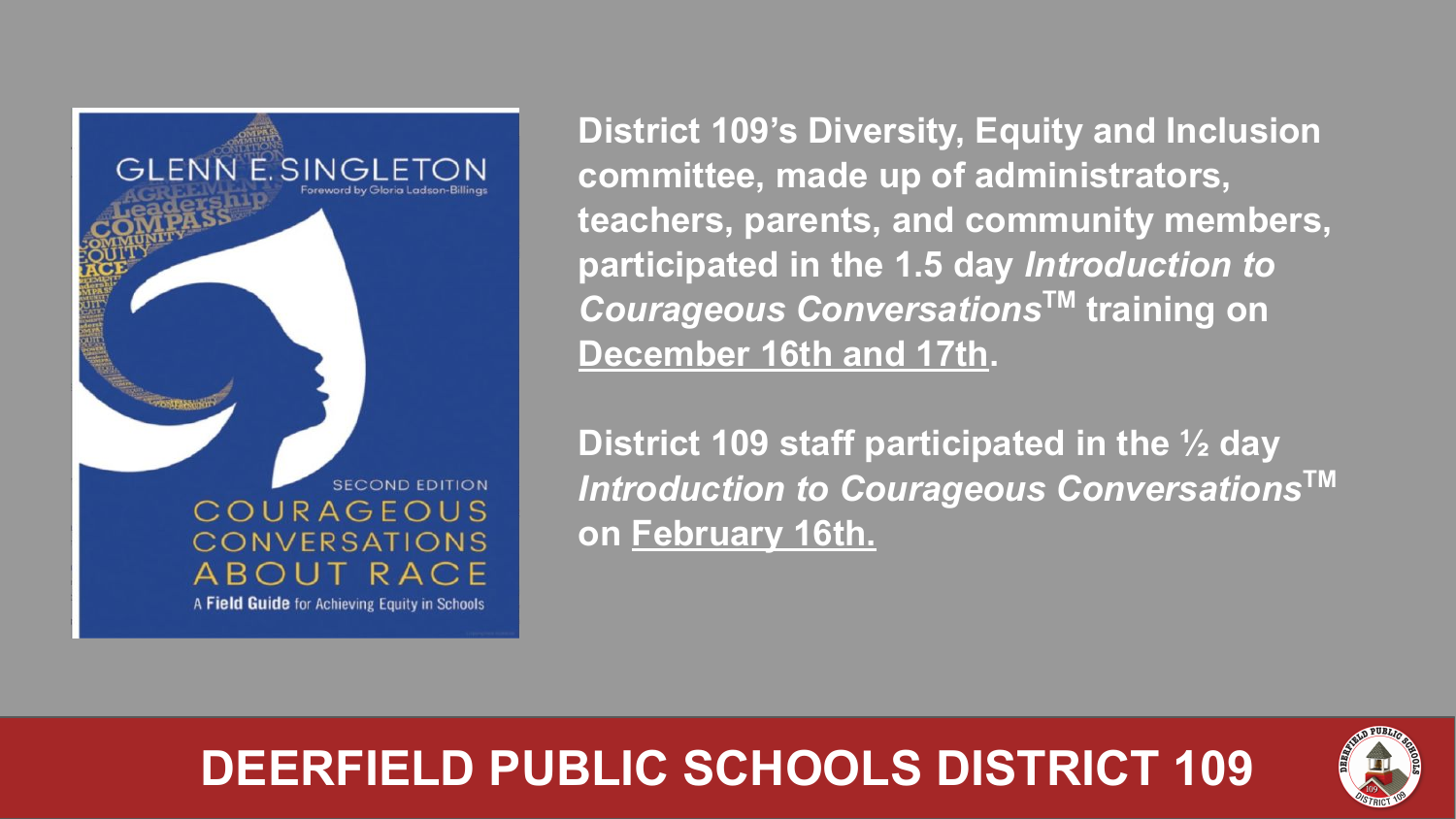

#### **Introduction to Courageous ConversationsTM Feedback**

Rank the overall quality of the Introduction to Courageous Conversations seminar. 350 responses



#### **DEERFIELD PUBLIC SCHOOLS DISTRICT 109**



ıО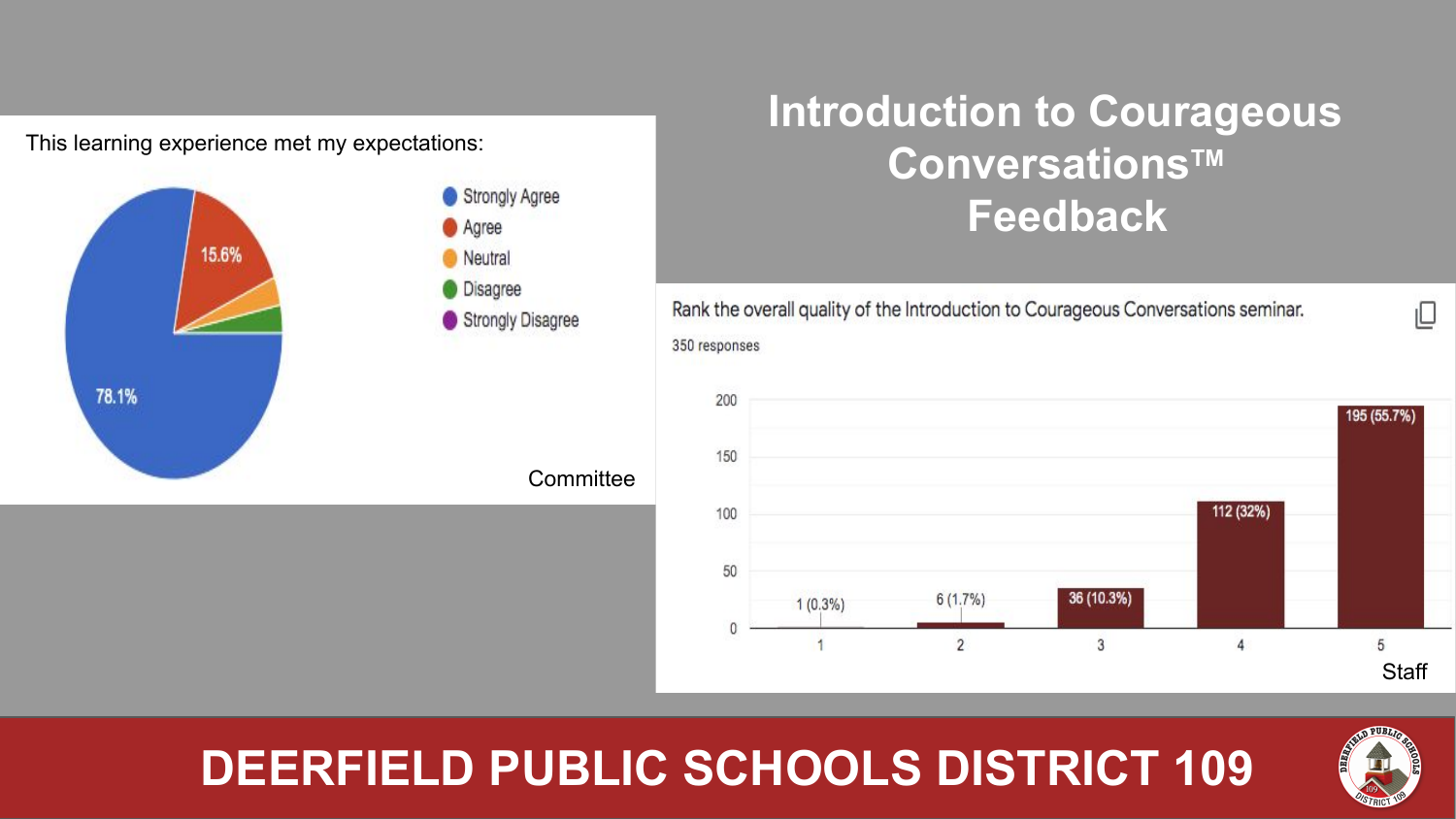## **Other February 16th (DEI-Related) PD Options**

- **● Navigating Unconscious Bias and Equity in Education**
- **● Cultivating Culturally Responsive Teaching**
- **● LGBTQIA+ Studies**
- **● DEI Focused Pear Deck**

5 = High quality, extremely satisfied

 $1 =$  Low quality, extremely dissatisfied



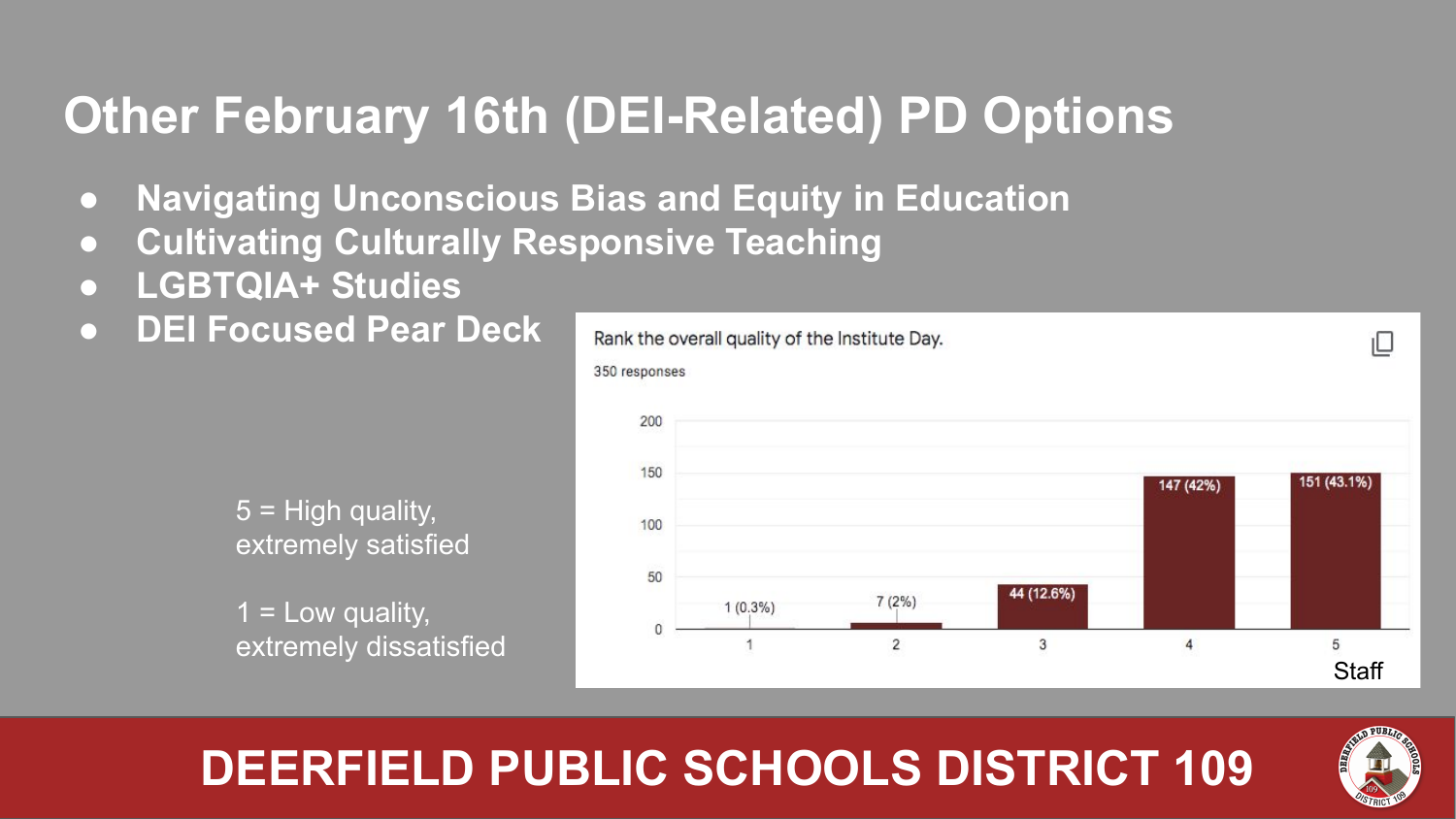#### **Preliminary Staff Survey Data for Committee - 3.3.21**



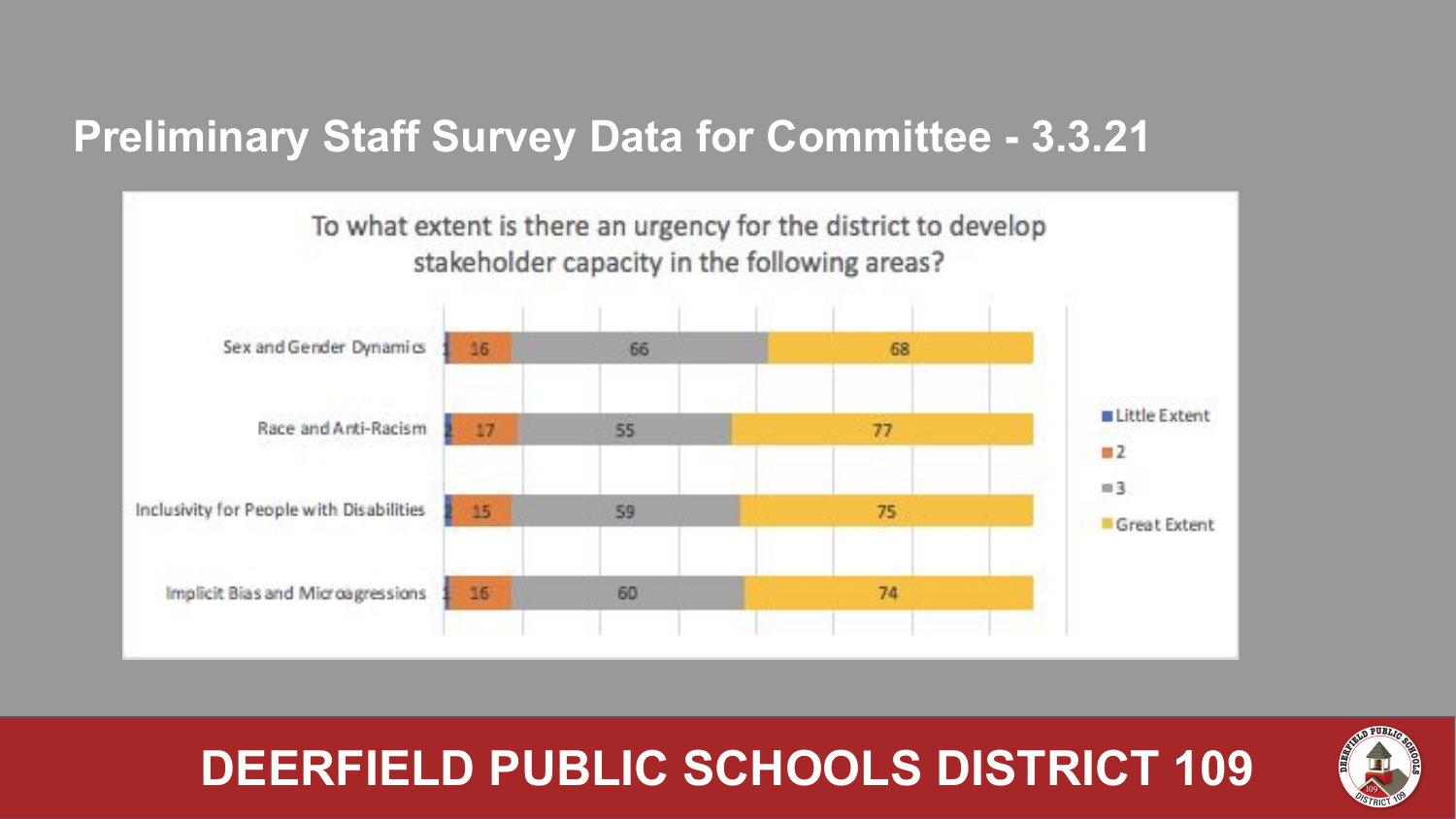#### **Preliminary Staff Survey Data for Committee- 3.3.21**



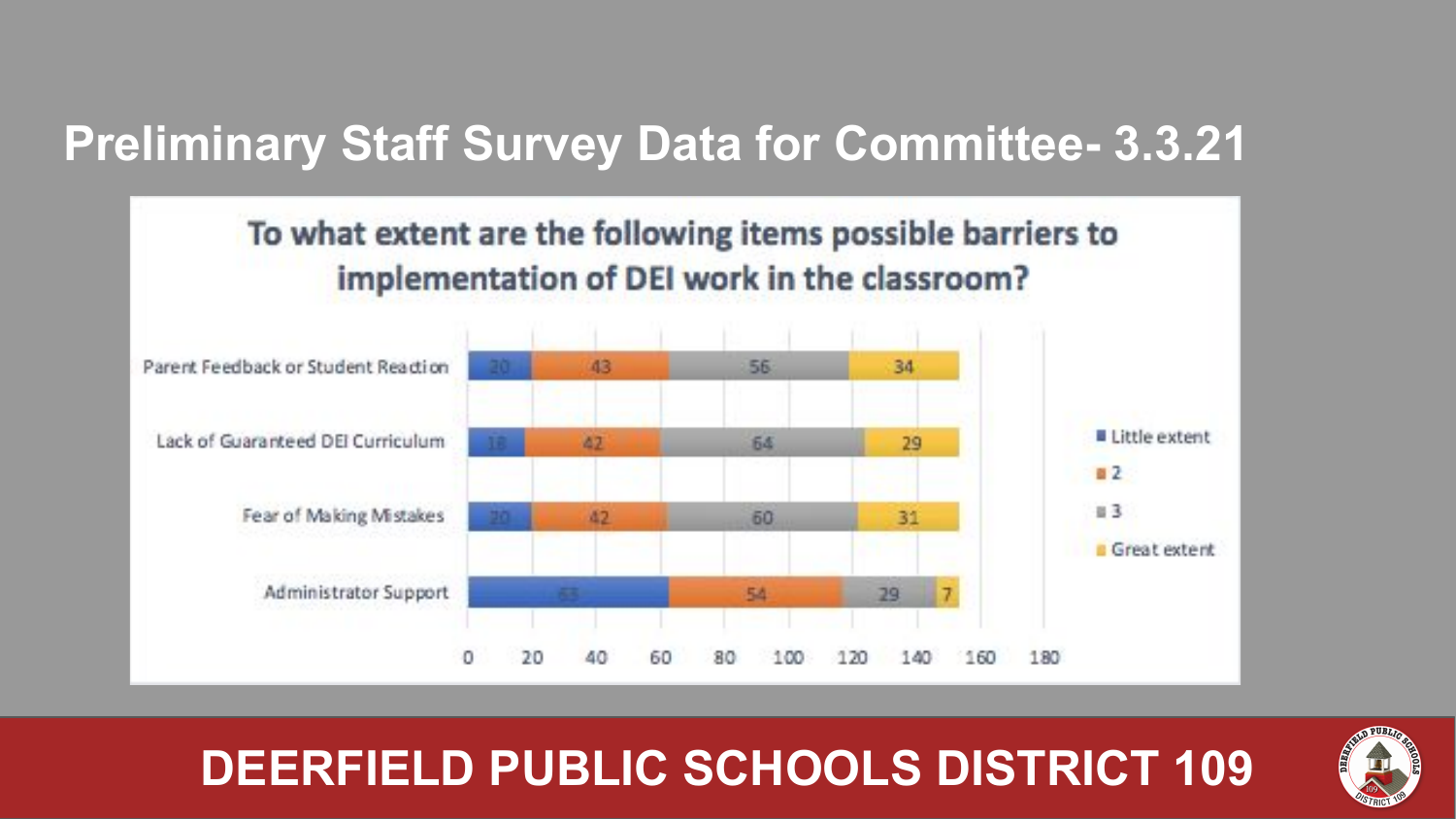## **What does DEI mean to our staff?**

*Diversity, equity and inclusion means making sure that my students feel safe, seen, and represented in their learning environment.*

*It means incorporating concepts into our curriculum that foster better conversation. It means finding ways that we can share ideas so ALL stakeholders have a chance to better understand themselves and also understand the perspectives of others.*

*It means our students having the opportunity to see themselves and others in the materials used in our classrooms.*

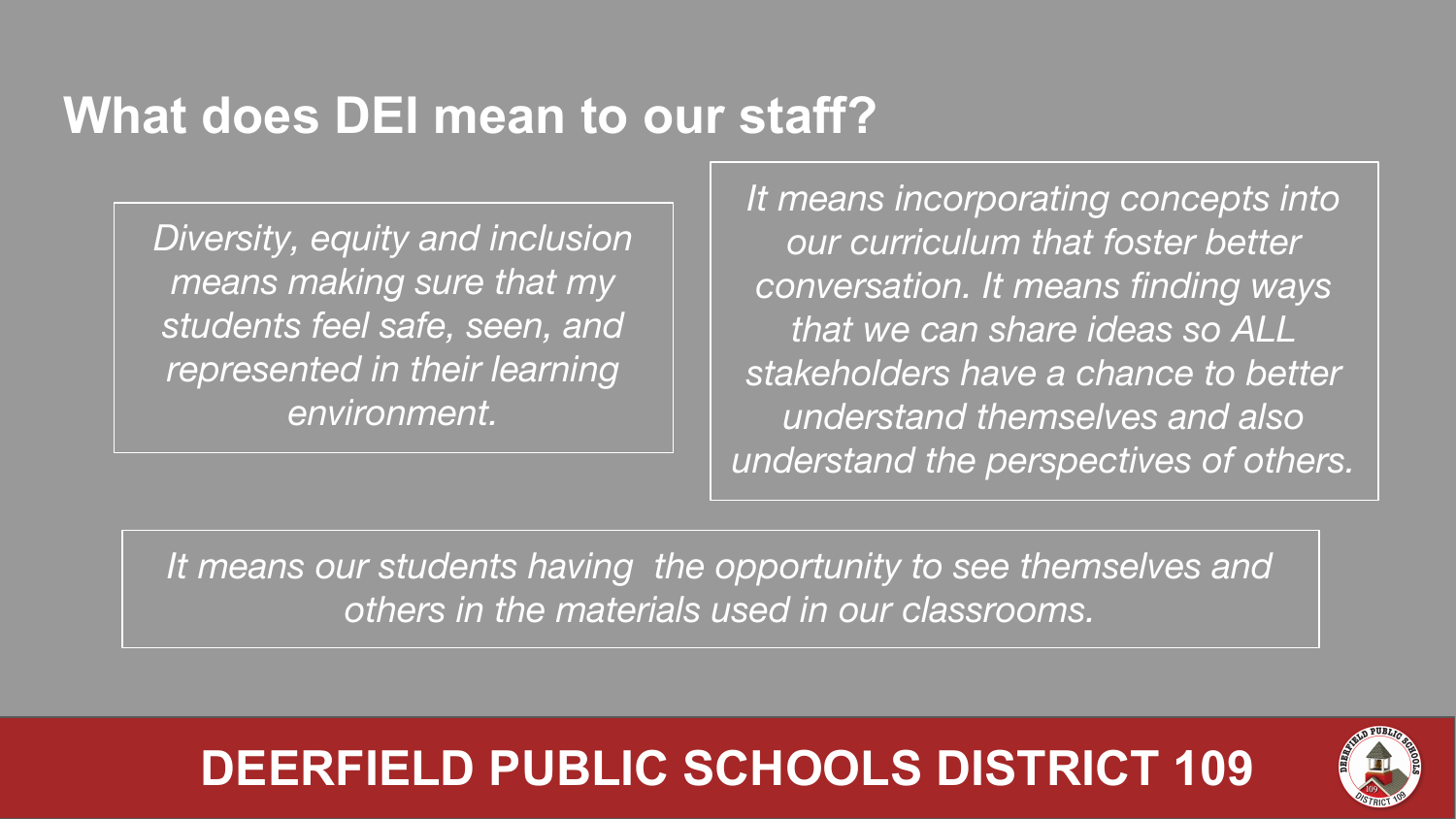## **What are student expectations of this work?**

*To make students and families feel more welcome in our district.*

> *To help educate students on cultures other than their own.*

*I want to promote awareness about diversity and inclusiveness, so that everyone has a safe and comfortable environment to go to work and attend school.* 

*To spread awareness that racism is a real thing and that it's not over.*

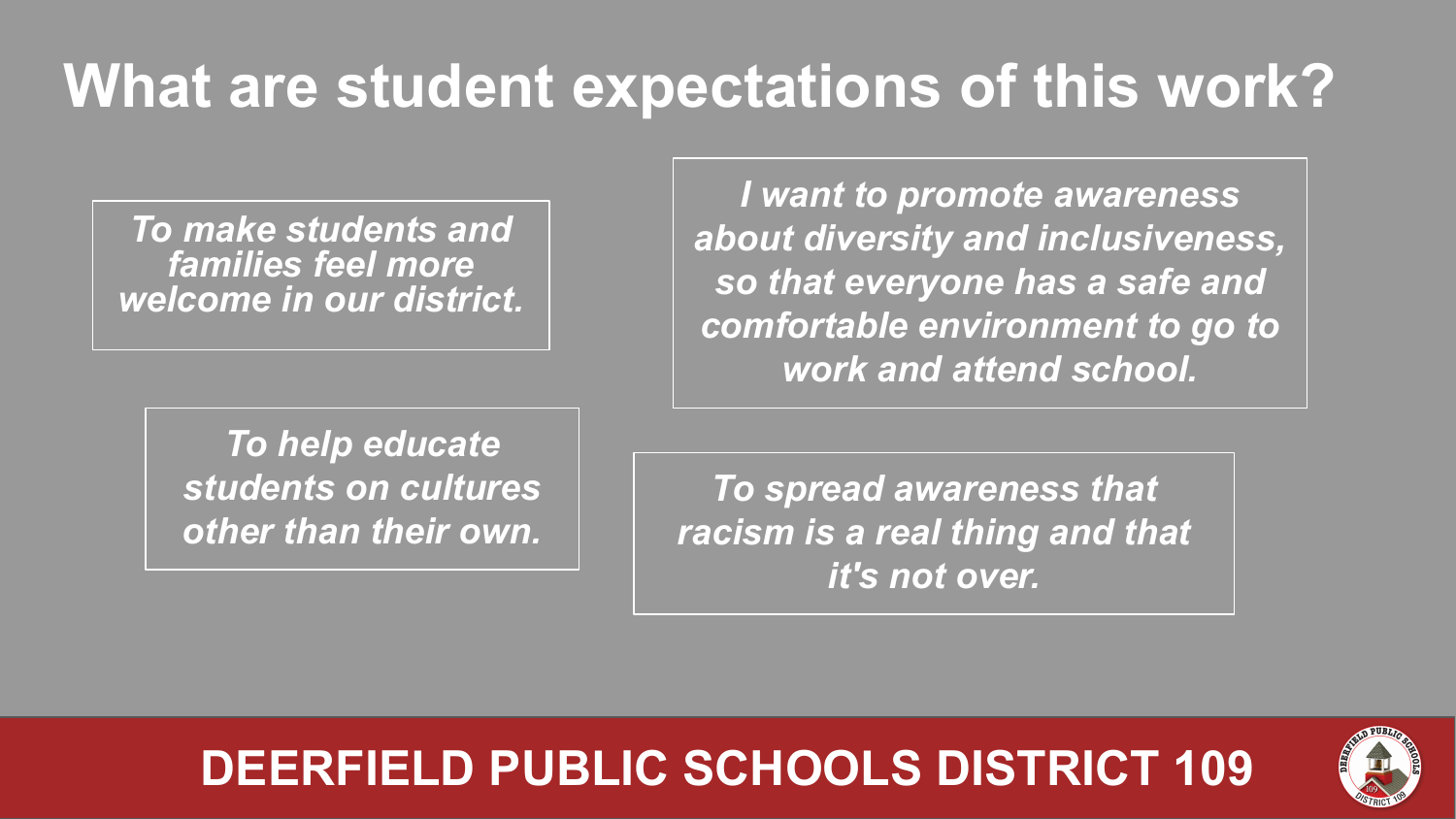## **DEI Work Underway**

- **● Professional Learning**
- **● Diversity Analysis Tool to check the profile of library collections**
- **● Updates to K-5 classroom libraries**
- **● MS ELA Novel Review**
- **● Identification of DEI principles in** *Leader in Me*

# **DEI Next Step**

- **● Kipling Subcommittee to report findings this spring**
- **● Collaborative Work of C&I/Partnered Learning to create multi-year plan**
- **● Continued analysis of instructional units/classroom practices**
- **● Social Studies Curriculum Review in 2021-2022**